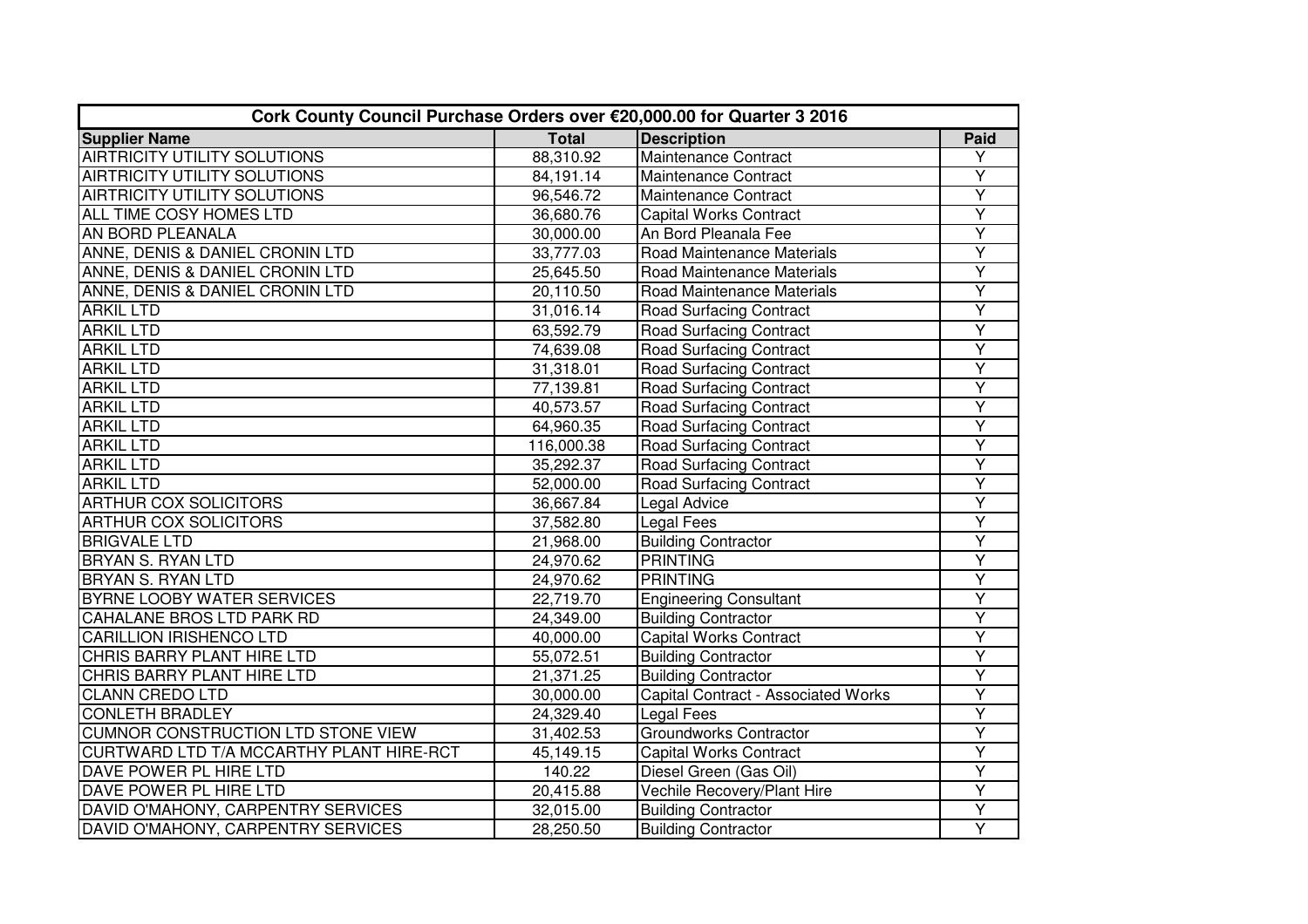| <b>DOYLE SHIPPING GROUP</b>                 | 30,000.00  | Ferry                                    | $\overline{Y}$          |
|---------------------------------------------|------------|------------------------------------------|-------------------------|
| <b>DUCON CONCRETE LTD</b>                   | 24,861.77  | Road Maintenance Materials               | Ÿ                       |
| <b>ENERGIA-VIRIDIAN ENERGY LTD</b>          | 152,565.18 | <b>Electricity Charges</b>               | $\overline{\mathsf{Y}}$ |
| <b>ENERGIA-VIRIDIAN ENERGY LTD</b>          | 166,361.80 | <b>Electricity Charges</b>               | Ÿ                       |
| ENVIROBEAD LTD T/A MCHUGH INSULATION LTD    | 36,893.80  | <b>Building Contractor</b>               | $\overline{\mathsf{Y}}$ |
| ENVIROBEAD LTD T/A MCHUGH INSULATION LTD    | 75,211.90  | <b>Insulation Contractor</b>             | $\overline{Y}$          |
| ENVIROBEAD LTD T/A MCHUGH INSULATION LTD    | 78,726.80  | <b>Insulation Contractor</b>             | Ÿ                       |
| ENVIROBEAD LTD T/A MCHUGH INSULATION LTD    | 39,168.60  | <b>Insulation Contractor</b>             | Y                       |
| ENVIROBEAD LTD T/A MCHUGH INSULATION LTD    | 33,596.30  | <b>Insulation Contractor</b>             | Υ                       |
| ENVIROBEAD LTD T/A MCHUGH INSULATION LTD    | 67,566.60  | <b>Insulation Contractor</b>             | $\overline{Y}$          |
| ENVIROBEAD LTD T/A MCHUGH INSULATION LTD    | 30,780.10  | <b>Insulation Contractor</b>             | $\overline{Y}$          |
| ENVIROBEAD LTD T/A MCHUGH INSULATION LTD    | 78,265.80  | <b>Insulation Contractor</b>             | Ÿ                       |
| <b>ESB NETWORKS</b>                         | 48,709.23  | <b>Electrical Contractors</b>            | $\overline{Y}$          |
| <b>GLOUNTHAUNE PROPERTIES LTD</b>           | 34,634.00  | <b>Building Contractor</b>               | Y                       |
| <b>GREENSTAR</b>                            | 27,949.60  | <b>Bulky Waste Disposal</b>              | $\overline{Y}$          |
| <b>GREENSTAR</b>                            | 5,246.40   | Domestic Waste Disposal                  | $\overline{Y}$          |
| GREENSTAR                                   | 36,451.66  | <b>Bulky Waste Disposal</b>              | Υ                       |
| GREENSTAR                                   | 4,756.10   | Domestic Waste Disposal                  | $\overline{Y}$          |
| GREENSTAR                                   | 31,634.40  | <b>Bulky Waste Disposal</b>              | $\overline{Y}$          |
| <b>GREENSTAR</b>                            | 4,761.60   | Domestic Waste Disposal                  | $\overline{Y}$          |
| HIBERNAN CELLULAR NETWORKS LTD              | 52,388.72  | Wide Area Network - High Site Licence    | $\overline{Y}$          |
| <b>HIGHWAY SAFETY DEVELOPMENTS</b>          | 63.96      | Signs                                    | $\overline{Y}$          |
| <b>HIGHWAY SAFETY DEVELOPMENTS</b>          | 21,197.99  | Supply and Install Road Signs            | $\overline{Y}$          |
| <b>IRISH PUBLIC BODIES MUTUAL INSURANCE</b> | 60,600.00  | Insurances                               | Ÿ                       |
| <b>J.C. DECAUX</b>                          | 53,926.64  | Portaloo                                 | $\overline{Y}$          |
| JAMES ROHAN PLANT HIRE GLENBOWER            | 30,950.18  | Rock                                     | Ÿ                       |
| KENNEALLY DRISLANE CONSTRUCTION LTD.        | 22,289.70  | Specialist Environmental Services        | Υ                       |
| KIERAN MCCARTHY & CO SOLICITORS             | 95,947.45  | Insurances                               | $\overline{Y}$          |
| <b>KILSARAN CONCRETE</b>                    | 42,596.87  | Road Maintenance Materials               | $\overline{Y}$          |
| <b>KILSARAN CONCRETE</b>                    | 49,093.91  | Road Maintenance Materials               | $\overline{Y}$          |
| <b>KOMPAN IRELAND LTD</b>                   | 22,101.94  | Parks & Other Areas                      | Ÿ                       |
| <b>L &amp; M KEATING LTD</b>                | 115,299.34 | <b>Specialist Environmental Services</b> | $\overline{Y}$          |
| <b>LAGAN ASPHALT LTD</b>                    | 101,259.85 | Road Maintenance Materials               | $\overline{Y}$          |
| <b>LAGAN ASPHALT LTD</b>                    | 116,978.64 | Road Maintenance Materials               | $\overline{Y}$          |
| <b>LAGAN ASPHALT LTD</b>                    | 166,792.18 | Road Maintenance Materials               | $\overline{Y}$          |
| <b>LAGAN ASPHALT LTD</b>                    | 7,246.34   | Road Maintenance Materials               | $\overline{Y}$          |
| <b>LAGAN ASPHALT LTD</b>                    | 243,832.86 | Road Maintenance Materials               | Y                       |
| <b>LAGAN ASPHALT LTD</b>                    | 55,793.40  | Road Maintenance Materials               | Y                       |
| <b>LAGAN ASPHALT LTD</b>                    | 47,441.00  | Road Maintenance Materials               | $\overline{Y}$          |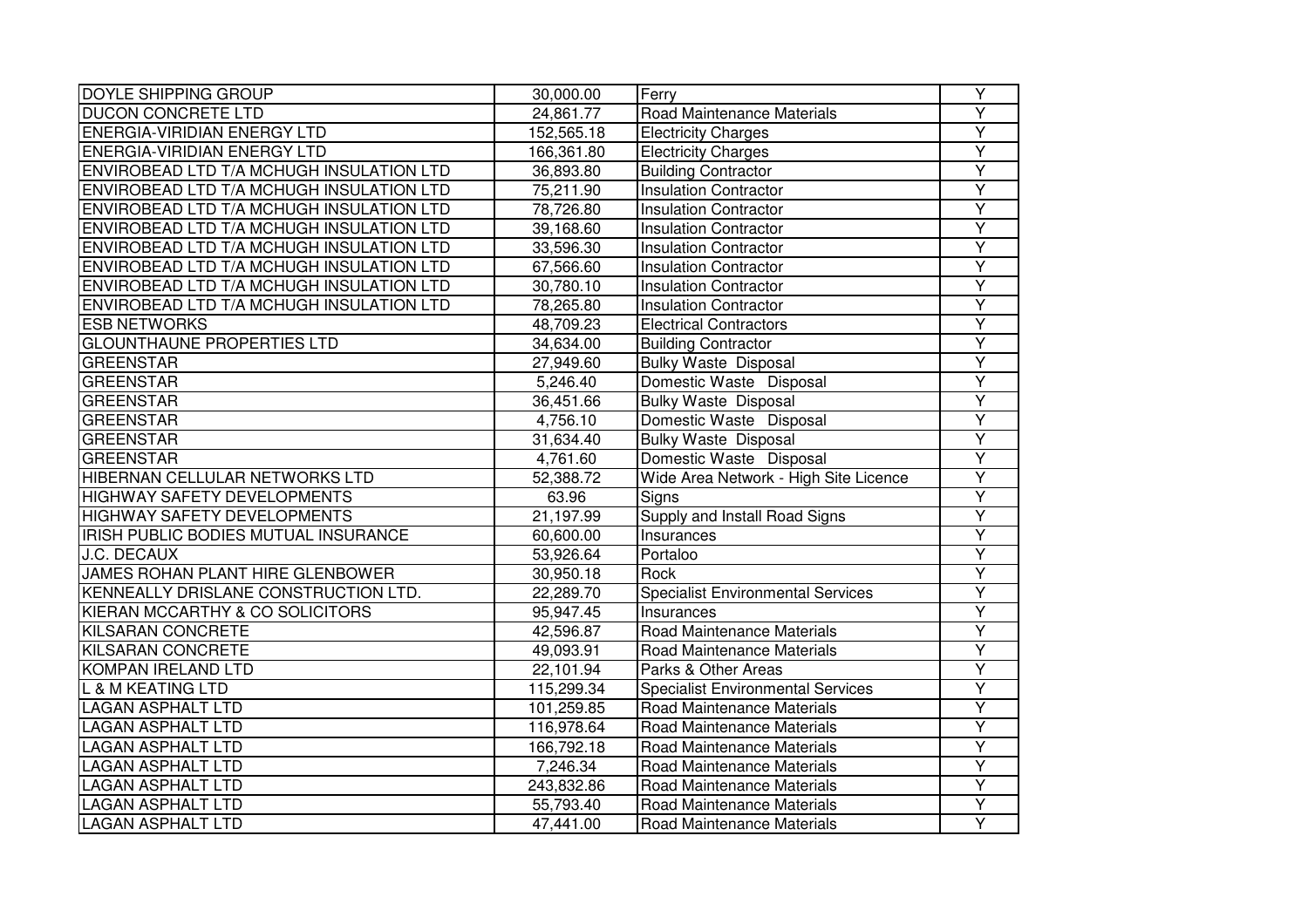| <b>LAGAN ASPHALT LTD</b>               | 265,677.15 | Road Maintenance Materials                   | Y              |
|----------------------------------------|------------|----------------------------------------------|----------------|
| <b>LAGAN ASPHALT LTD</b>               | 34,361.00  | Road Maintenance Materials                   | Ÿ              |
| <b>LAGAN ASPHALT LTD</b>               | 35,943.70  | Road Maintenance Materials                   | $\overline{Y}$ |
| <b>LAGAN ASPHALT LTD</b>               | 58,123.07  | Road Maintenance Materials                   | Ÿ              |
| <b>LAGAN ASPHALT LTD</b>               | 254,715.61 | Road Maintenance Materials                   | $\overline{Y}$ |
| <b>LAGAN ASPHALT LTD</b>               | 39,220.00  | <b>Groundworks Contractor</b>                | $\overline{Y}$ |
| <b>LAGAN ASPHALT LTD</b>               | 29,200.00  | Groundworks Contractor                       | Υ              |
| <b>LAGAN QUARRIES LTD</b>              | 20,630.54  | Road Maintenance Materials                   | $\overline{Y}$ |
| LOCAL GOVERNMENT MANAGEMENT AGENCY     | 41,377.51  | <b>Books Publications</b>                    | Y              |
| LOCAL GOVERNMENT MANAGEMENT AGENCY     | 26,720.17  | <b>Online Subscriptions</b>                  | $\overline{Y}$ |
| <b>LOGICALIS</b>                       | 27,261.72  | It Equipment- Less than € 10000              | $\overline{Y}$ |
| MACLOCHLAINN LTD 21 PROSPECT RD        | 22,113.35  | Road Marking - White & Yellow                | $\overline{Y}$ |
| MANNING GROUND ENGINEERING LTD         | 25,863.75  | <b>Trade Service Gb</b>                      | $\overline{Y}$ |
| <b>MARSH IRELAND LIMITED</b>           | 24,683.73  | Insurances                                   | $\overline{Y}$ |
| MARTIN O'CALLAGHAN LTD, KILMONEY - RCT | 20,625.00  | <b>Trade Service Gb</b>                      | $\overline{Y}$ |
| MARTIN O'CALLAGHAN LTD, KILMONEY       | 20,373.25  | <b>Fencing Contractor</b>                    | $\overline{Y}$ |
| MARTIN O'CALLAGHAN LTD, KILMONEY       | 86,322.38  | <b>Groundworks Contractor</b>                | $\overline{Y}$ |
| MID CORK STONE QUARRIES LTD            | 23,533.48  | Road Maintenance Materials                   | Υ              |
| MID CORK TARMACADAM LTD                | 124,089.90 | <b>Road Surfacing Contract</b>               | $\overline{Y}$ |
| MID CORK TARMACADAM LTD                | 139,528.77 | <b>Road Surfacing Contract</b>               | $\overline{Y}$ |
| MID CORK TARMACADAM LTD                | 113,245.67 | <b>Road Surfacing Contract</b>               | $\overline{Y}$ |
| MMD CONSTRUCTION CORK LTD              | 79,889.91  | <b>Capital Works Contract</b>                | $\overline{Y}$ |
| MMD CONSTRUCTION CORK LTD              | 176,893.68 | <b>Capital Works Contract</b>                | Y              |
| MMD CONSTRUCTION CORK LTD              | 112,118.00 | <b>Capital Works Contract</b>                | $\overline{Y}$ |
| <b>NIALL O'CONNOR</b>                  | 21,692.50  | Footpath contract works                      | $\overline{Y}$ |
| O' HALLORAN BUILDING SOLUTIONS         | 22,200.00  | <b>BER Certificates Assessments (houses)</b> | Ÿ              |
| PAT FLEMING MOTORS LTD                 | 24,500.00  | Civil Defence Equipment                      | $\overline{Y}$ |
| PAT O'DONOVAN CONTRACTORS LTD          | 27,000.00  | <b>Trade Service Gb</b>                      | Y              |
| PAT O'DONOVAN CONTRACTORS LTD          | 26,163.53  | <b>Trade Service Gb</b>                      | $\overline{Y}$ |
| PAT O'DONOVAN CONTRACTORS LTD          | 236,973.17 | Road Surfacing Contract                      | $\overline{Y}$ |
| R.H. SITE MAINTENANCE LTD              | 33,947.06  | <b>Capital Works Contract</b>                | $\overline{Y}$ |
| REDDY O RIORDAN STAEHLI ARCH           | 75,956.19  | Architect                                    | $\overline{Y}$ |
| REDDY O RIORDAN STAEHLI ARCH           | 45,573.96  | Architect                                    | $\overline{Y}$ |
| ROADSTONE LTD                          | 25,368.80  | Road Maintenance Materials                   | $\overline{Y}$ |
| ROADSTONE LTD                          | 38,855.70  | Road Maintenance Materials                   | $\overline{Y}$ |
| <b>ROADSTONE LTD</b>                   | 22,211.02  | Road Maintenance Materials                   | Ÿ              |
| ROADSTONE LTD                          | 132,948.18 | <b>Road Surfacing Contract</b>               | Y              |
| ROADSTONE LTD                          | 181,691.17 | <b>Road Surfacing Contract</b>               | Y              |
| ROADSTONE LTD                          | 27,205.08  | Road Maintenance Materials                   | $\overline{Y}$ |